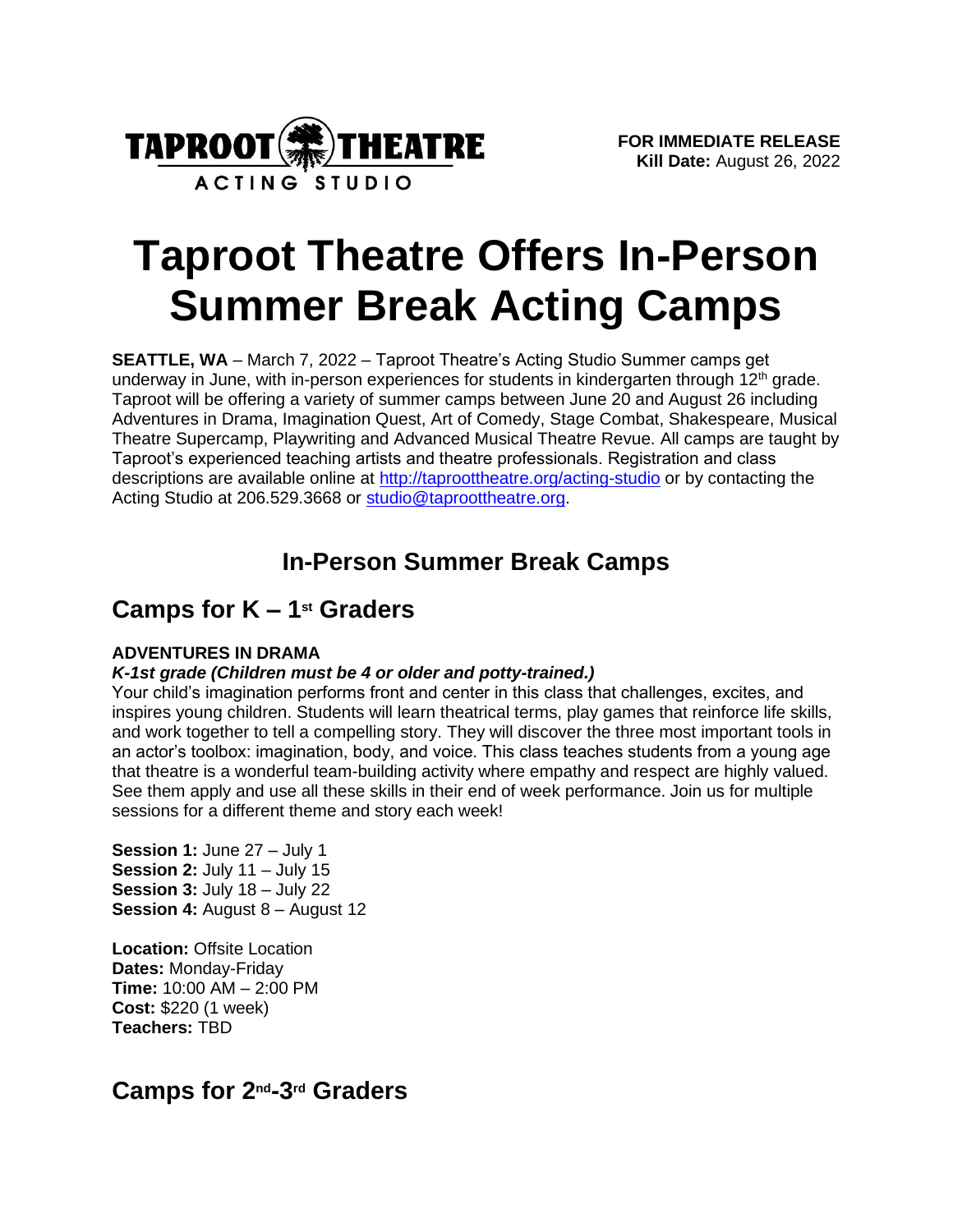#### **IMAGINATION QUEST**

#### *2 nd -3 rd grade*

This camp offers young children a great introduction to the world of drama and is a guaranteed imagination builder. Throughout the week, students will discover theatre's ability to build teamwork, spark friendships, and tell an imaginative story. Students will learn the three most important tools in an actor's toolbox: imagination, body, and voice. Every week we will be exploring a different theme or story that will culminate in a final performance, so join us for multiple sessions for more theatrical fun!

**Session 1:** June 27 – July 1 **Session 2: August 8 – August 12** 

**Location:** Offsite Location **Dates:** Monday-Friday **Time:** 10:00 AM – 2:00 PM **Cost:** \$220 (1 week) **Teachers:** TBD

# **ART OF COMEDY FOR KIDS**

#### *2 nd -3 rd grade*

What makes funny things so funny? Perfect for the young comedian, Art of Comedy for Kids teaches children the basics of comedy as a performance art. They'll be introduced to improvisation, work together to build comedic scenes, and apply lessons from some of history's great comedians. The camp culminates in a final performance of comedic proportions!

# **Location:** TBA

**Dates:** Monday-Friday, July 18 – July 22 **Time:** 10am - 2pm **Cost:** \$250 (1 week) **Teacher:** TBD

# **MUSICAL KIDS**

#### *2 nd -3 rd grade*

The place for your child to sing and act this summer is the Musical Kids camp! Young actors will spend a week learning the foundations of good musical technique — like breathing, projection, and movement — crucial skills for all musical theatre artists. This will be an action-packed week designed for kids who love to perform. Songs appropriate for age and skill level will be selected in preparation for an exciting end-of-week performance.

**Location:** Offsite Location **Dates:** Monday-Friday, July 11-15 **Time:** 10am - 2pm **Cost:** \$250 (1 week) **Teacher:** TBD

# **Camps for K – 3 rd Graders**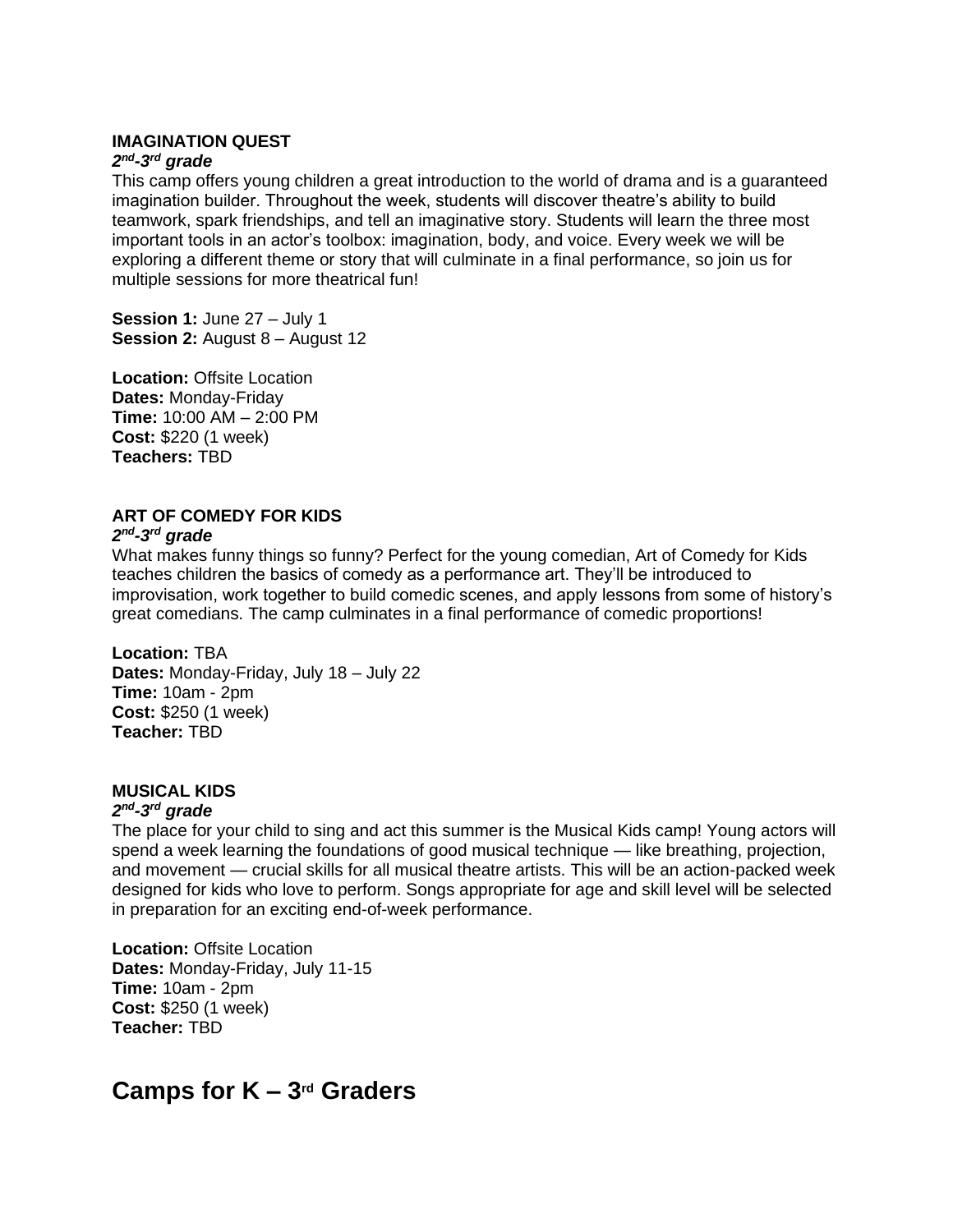#### **DRAMA QUEST**

#### *K-3rd grade (Children must be 4 or older and potty-trained.)*

Your child's imagination performs front and center in this class that challenges, excites, and inspires young children. Students will learn theatrical terms, play games that reinforce life skills, and work together to tell a compelling story. They will discover the three most important tools in an actor's toolbox: imagination, body, and voice. This class teaches students from a young age that theatre is a wonderful team-building activity where empathy and respect are highly valued. See them apply and use all these skills in their end of week performance.

**Session 1:** June 20 – June 24 **Session 2:** July 6 – July 8 (three days only) **Session 3:** July 25 – July 20 **Session 4: August 1 – August 5 Session 5:** August 15 – August 19 **Session 6:** August 22 – August 26

**Location:** Offsite Location **Dates:** Monday-Friday\* **Time:** 10am - 2pm **Cost:** \$220 (1 week)\* **Teacher:** TBD \**Session 2 runs Wednesday-Friday and cost is \$180*

# **Camps for 4th-6 th Graders**

#### **ART OF COMEDY FOR YOUTH** *4 th -6 th grade*

This exciting, challenging, and hilarious camp opens your student's eyes to the comedy all around them. Students will learn the ins and outs of comedic acting, improvisation, how to work together to build comedic scenes, and apply lessons from some of history's great comedians. The camp culminates in a final performance of comedic proportions!

**Session 1:** June 20 – June 24 **Session 2:** June 27 – July 1 **Session 3: August 1 – August 5** 

**Location:** TBA **Dates:** Monday-Friday **Time:** 10am - 4pm **Cost:** \$350 (1 week) **Teacher:** TBD

# **YOUTH SHOWCASE**

#### *4 th -6 th grade*

This camp provides the fun, excitement, and hard work it takes to put on a great production – all in just one week! From auditioning and rehearsing to preparing for a final performance, students will have a great time working together and developing their acting skills. Get ready for an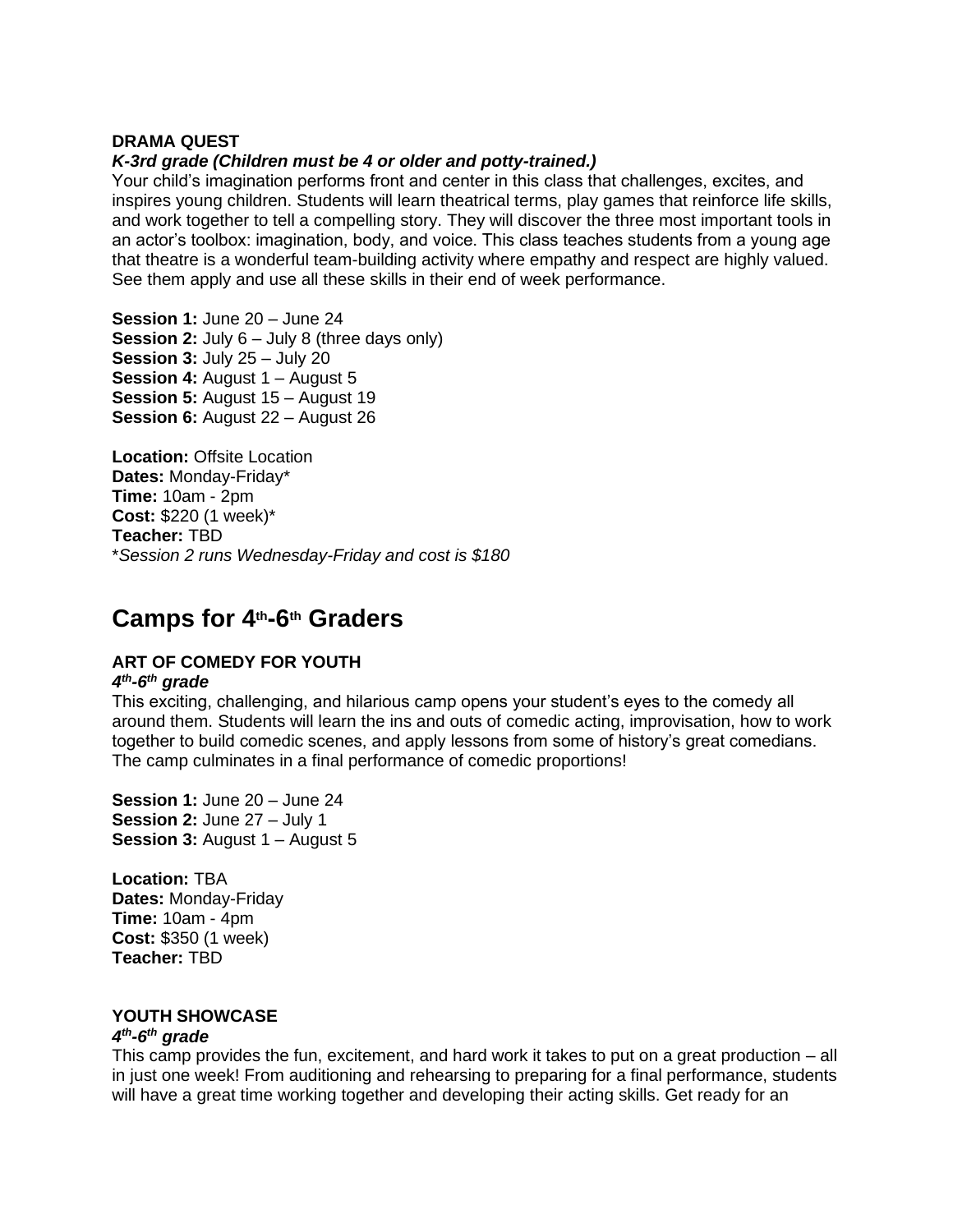action-packed, fast-paced theatre adventure as students come together to memorize lines, learn stage blocking, and go through tech rehearsals just like the professionals. Students will be amazed at what they have accomplished when it all comes together with lights, costumes, and a live audience at the end of the week.

**Session 1:** July 11 – July 15 **Session 2: August 15 – August 19** 

**Location:** Isaac Studio Theatre **Dates:** Monday-Friday **Time:** 10am - 4pm **Cost:** \$400 (1 week) **Teacher:** TBD

# **Camps for 7th-12th Graders**

# **ADVANCED MUSICAL THEATRE REVUE (1 WEEK)**

*7 th -12th grade If this is your student's first Advanced Musical Theatre Revue at Taproot, email* 

*[studio@taproottheatre.org](mailto:studio@taproottheatre.org) for approval or to schedule an audition*.

Aimed at serious artists in training, this rigorous musical theatre revue camp is fast-paced, challenging, and will hone your student's current musical theatre skills. Students will audition and be cast to perform group numbers, duets, and solos from the musical theatre canon. Friends and family will discover how singing, dancing, and acting all work together in the end of week musical performance!

**Location:** Isaac Studio Theatre **Dates:** Monday-Friday, June 27 – July 1 **Time:** 10am - 4pm **Cost:** \$375 (1 week) **Teachers:** TBD

# **PLAYWRITING**

# *7 th -12th grade*

Join a favorite Taproot playwright in this one-week class that explores the writing process, story structure, and character development of playwriting. Storytellers, aspiring playwrights, and creative writers will collaborate to create a set of scenes that they can continue exploring long after camp is over. This class is perfect for actors interested in writing for the first time. Students will love seeing their written words spoken on the Taproot stage by real Taproot actors at the end of week performance!

**Location:** TBA **Dates:** Monday-Friday, July 11 – July 15 **Time:** 10am - 4pm **Cost:** \$350 (1 week) **Teacher:** TBD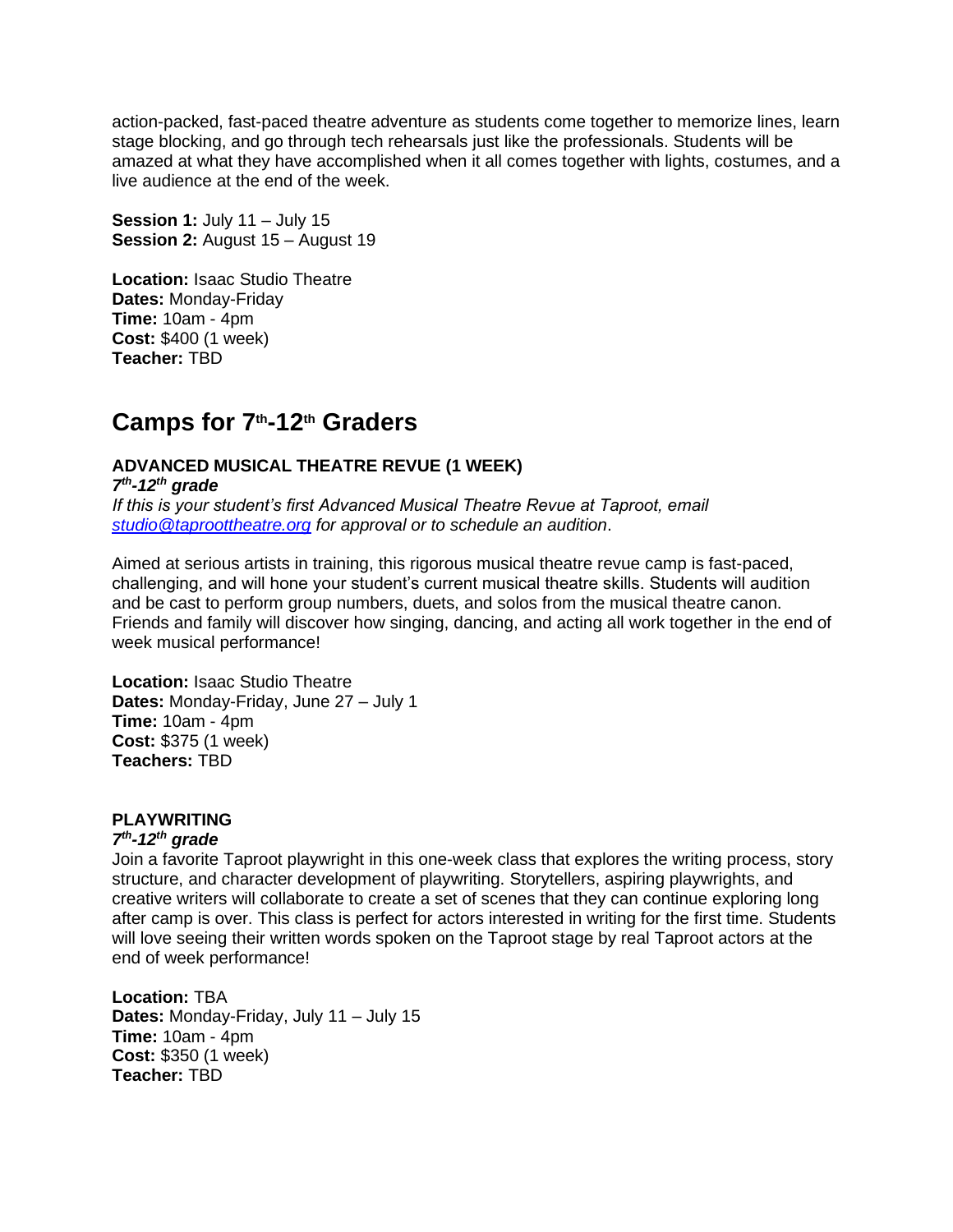## **ART OF COMEDY FOR TEENS**

#### *7 th -12th grade*

Make 'em laugh! Don't you know everybody wants to laugh? This exhilarating one-week camp will help develop your teenage actor's comedic timing as they learn the rules of improv, work together on comedic scenes, hone their stand-up skills, and develop their own voice as a comedian. Family and friends will get a chance to laugh until they cry at the end-of-week performance.

**Session 1:** July 25 – July 29 **Session 2: August 15 – August 19** 

**Location:** Isaac Studio Theatre **Dates:** Monday-Friday **Time:** 10am - 4pm **Cost:** \$350 (1 week) **Teacher:** TBD

# **TEEN SHOWCASE**

#### *7 th -12th grade*

It's easy to watch a favorite actor and think, "How do they make that so believable?" This camp takes you behind the curtain, exploring the ins and outs of what an actor should bring to the rehearsal process. Students will present either a one act play or a series of short scenes and learn the wide range of theatrical skills required for performance. This is a fast-paced camp that requires the ensemble to work together, trust each other, and take risks. Students will be amazed at what they have accomplished when it all comes together in front of an audience.

**Location:** Isaac Studio Theatre **Dates:** Monday-Friday, July 18 – July 22 **Time:** 10am - 4pm **Cost:** \$400 (1 week) **Teacher:** TBD

#### **ADVANCED MUSICAL THEATRE SUPERCAMP (2 WEEKS)** *7 th -12th grade*

**Performing:** *The Sound of Music: Youth Edition If this is your student's first Advanced Musical Theatre Supercamp at Taproot, email [studio@taproottheatre.org](mailto:studio@taproottheatre.org) for approval or to schedule an audition*.

Give my regards to Broadway! Aimed at serious artists in training, this fast-paced and challenging camp is perfect for those who want a taste of the professional world of musical theatre. Students will experience the thrill of accomplishment by putting on a show that comes together in just two weeks. Each actor will audition and be cast in a challenging Broadway-style musical.

**Location:** Offsite Location (week 1), Jewell Mainstage Theatre (week 2) **Dates:** Monday-Friday, August 1 – August 5 and August 8 – August 12, plus Saturday, August 13, for morning performance **Time:** 10am - 4pm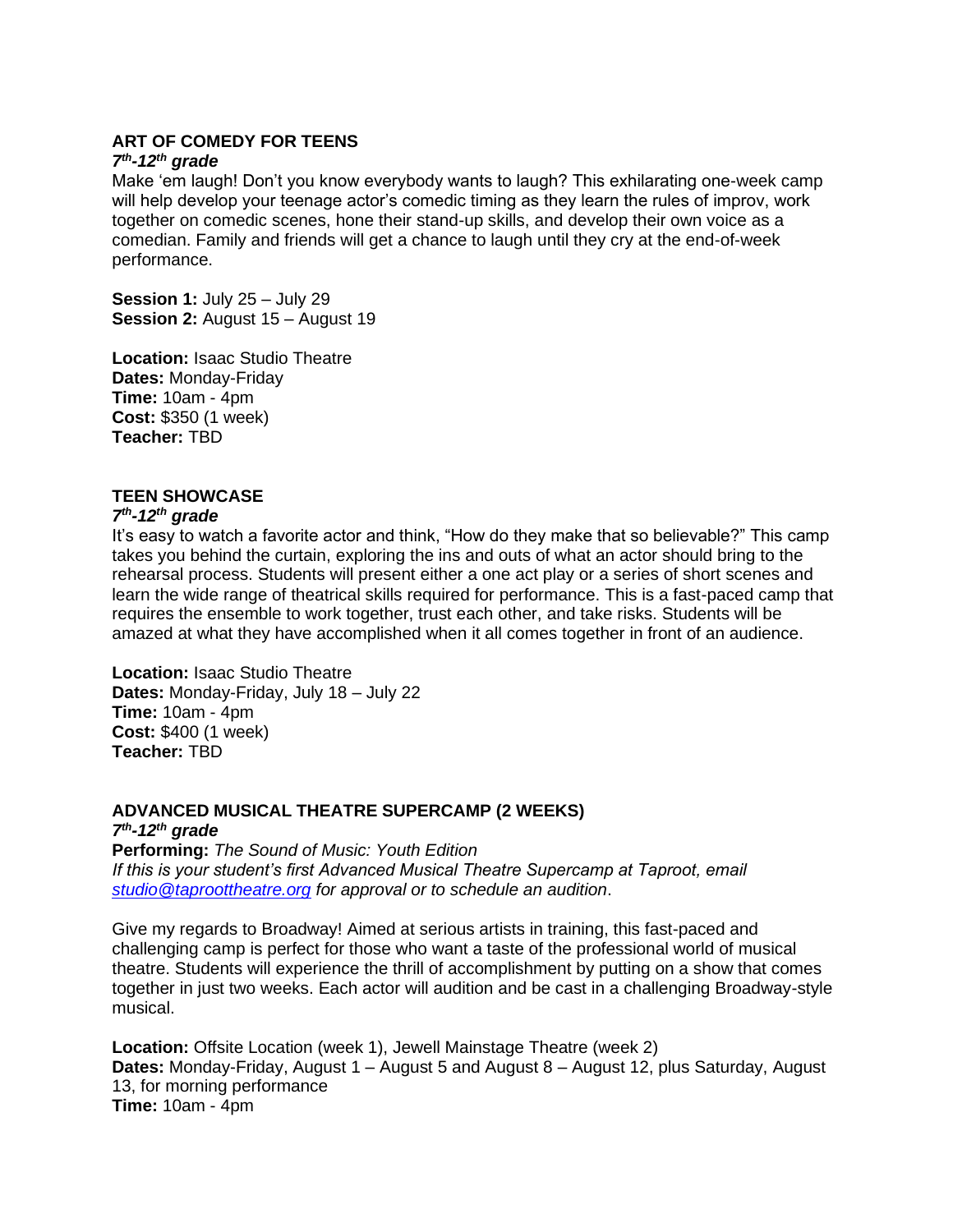**Cost:** \$585 (2 weeks) **Teacher:** TBD

#### **TEEN INTENSIVE** *7 th -12th grade*

Is your young actor ready for the next level? This camp allows students the opportunity to dive into scene work, character development, and prepare them for auditions. During the week, students will learn from some of Taproot's professional artists who know what it takes to excel in the world of theatre. Our team will guide your student through the process of auditioning from start to finish, giving them tools and tips used by working actors in the industry. Students will receive individual monologue coaching and may prepare selected scenes that will challenge them as an actor. *All Teen Intensive students will be asked to bring two contrasting, ageappropriate monologues to the first day of camp.*

**Location:** Jewell Mainstage Theatre **Dates:** Wednesday-Friday, July 6 – July 8 **Time:** 10am - 4pm **Cost:** \$275 (3 days only) **Teacher:** TBD

# **Camps for 4th-12th Graders**

# **MUSICAL THEATRE REVUE**

# *4 th -12th grade*

A perfect introduction to musical theatre or a great opportunity to hone their musical theatre craft, your young actor will sing, dance, and act during this week of theatrical fun and friendship. Students will bring their hard work to the stage in a performance on the final day of camp with large group numbers, duets, and more as the entire company sings some of the greatest songs in musical theatre.

**Location:** Isaac Studio Theatre **Dates:** Monday-Friday, June 20 – June 24 **Time:** 10am - 4pm **Cost:** \$375 (1 week) **Teacher:** TBD

# **STAGE COMBAT**

#### *4 th -12th grade*

It's not all just fun and games and swords—well-choreographed fight scenes can dramatically enhance the story of a play. In this camp, students will learn how to push, punch, kick, fall, and move in a *safe* and *theatrical* way. In addition, they will learn how to cue their scene partners, aim for safe targets, and mask tricks from the audience as well as build and escalate the action of a scene. Ultimately, students will discover and explore how stage combat can contribute to the greater story being told onstage.

**Location:** Offsite Location **Dates:** Wednesday-Friday, July 6 – July 8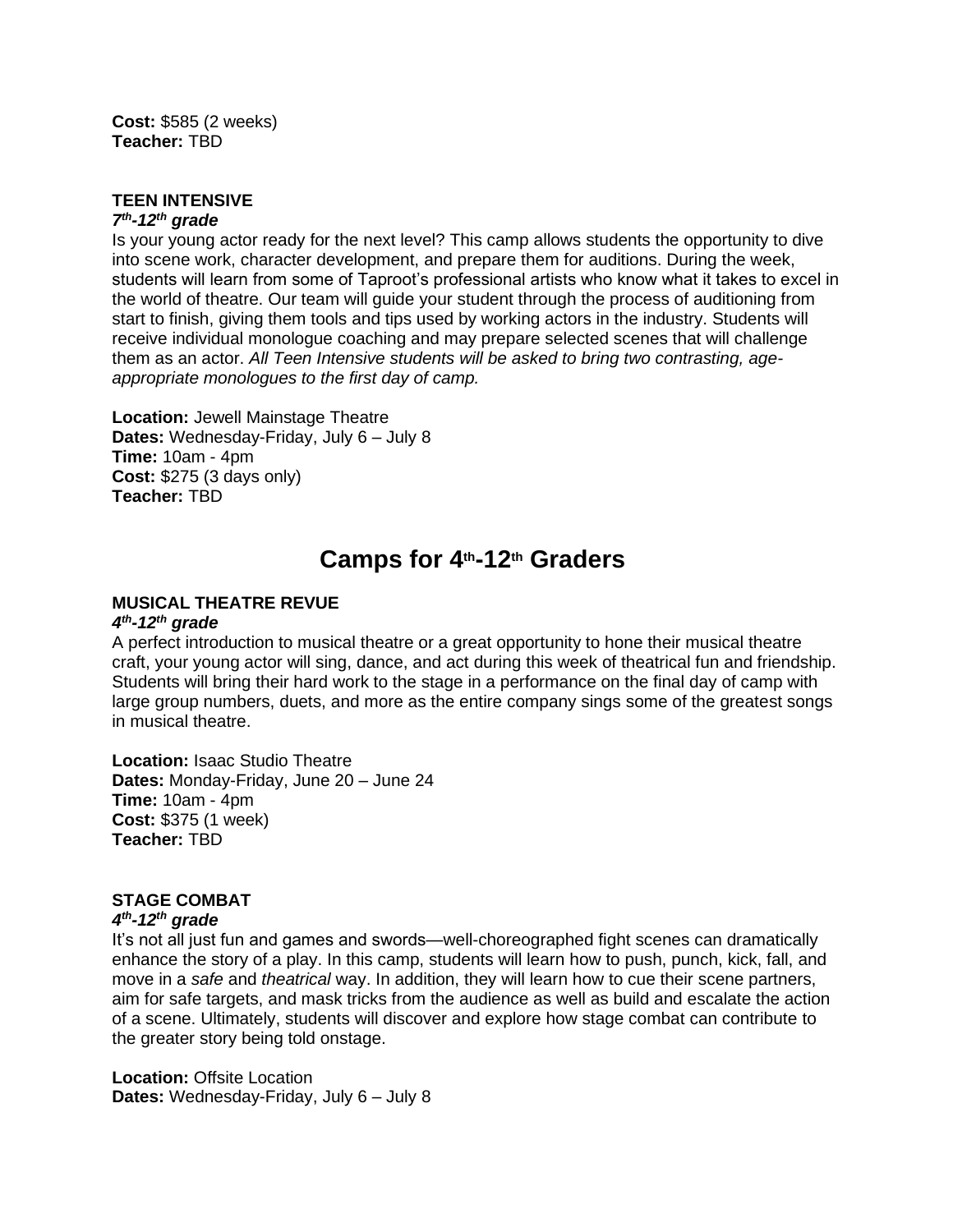**Time:** 10am - 4pm **Cost:** \$275 (three days) **Teacher:** TBD

## **MUSICAL THEATRE SUPERCAMP (2 WEEKS)**

*4 th -12th grade*

**Performing:** *Beauty and the Beast, JR. If this is your student's first Musical Theatre Supercamp at Taproot, email [studio@taproottheatre.org](mailto:studio@taproottheatre.org) for approval or to schedule an audition*.

On your mark…get set…sing, dance, and act! This fast-paced and challenging two-week intensive class will dive deeply into the singing, dancing, and acting techniques needed for musical theatre performance. Not for the faint of heart, this class will challenge even the most experienced young actors. Each student will go through an audition process and be cast in a Broadway-style musical, creating an experience they will never forget. Prepare to be at the edge of your seat as the talented cast performs not once, but twice!

**Location:** Offsite Location (week 1), Jewell Mainstage Theatre (week 2) **Dates:** Monday-Friday, July 18 – July 22 and July 25 – July 29, plus Saturday, July 30, for morning performance **Time:** 10am - 4pm **Cost:** \$585 (2 weeks) **Teacher:** TBD

# **SHAKESPEARE SUPERCAMP (2 WEEKS)**

#### *4 th -12th grade*

*Past Showcase or Shakespeare experience recommended. If this is your student's first Shakespeare camp at Taproot, email [studio@taproottheatre.org](mailto:studio@taproottheatre.org) to see if this class would be a good fit for your student.*

All the world's a stage, and the actors in this camp are its fantastic players! It's time for your student to brush up on their Shakespeare as they spend two weeks learning the language, movement, voice, and acting techniques needed to make the words of one of the greatest playwrights come to life. This fast-paced and challenging camp culminates in two performances of a shortened version of one of Shakespeare's great plays—and will cultivate a lifetime of admiration for the Bard himself. 

**Location:** Offsite Location (week 1), Jewell Mainstage Theatre (week 2) **Dates:** Monday-Friday, July 25 – July 29 and August 1 – August 5, plus Saturday, August 6, for morning performance **Time:** 10am - 4pm **Cost:** \$565 (2 weeks) **Teacher:** TBD

# **About Taproot Theatre's Acting Studio Summer Camps**